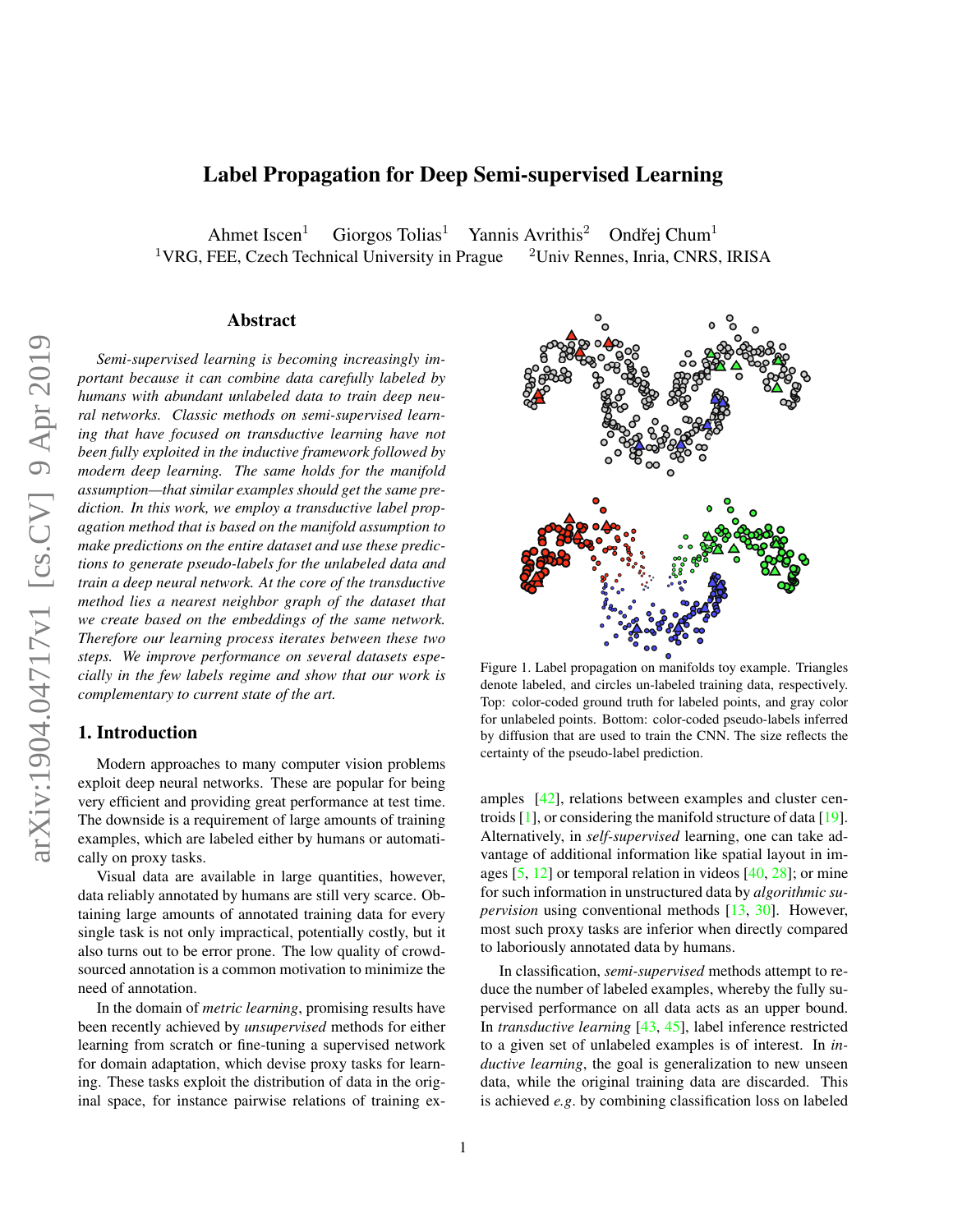<span id="page-1-0"></span>data with unsupervised objectives on all data, where the latter act as regularization [\[41,](#page-9-4) [38\]](#page-8-7). Or, an existing classifier can be used to assign pseudo-labels [\[24,](#page-8-8) [35\]](#page-8-9), which is another form of algorithmic supervision. Using a powerful classifier trained on carefully annotated data can provide high-quality pseudo-labels, opening the door to learning from real unlabeled, large scale data. In such *omnisupervised* learning [\[31\]](#page-8-10), the fully supervised performance on the labeled part is actually the lower bound. This only refreshes the interest in inductive semi-supervised methods.

In this paper, we use efficient transductive label propagation [\[43\]](#page-9-2) to infer pseudo-labels for unlabeled data, which are used to train the classifier. Label propagation is a graphbased method, and in this work the graph is constructed exploiting the embeddings obtained by the classification network itself. Thus, the proposed method alternates between two steps. First, the network is trained from labeled and pseudo-labeled data. The second step uses the embeddings of the network trained in the previous step to construct a nearest neighbor graph. Label propagation is then used to infer pseudo-labels for unlabeled images, as well as a certainty score per image and per class. Training is performed on all data, using certainty-based weights.

We experimentally show on standard datasets that the proposed method outperforms other semi-supervised approaches. The less labeled data is available, the more pronounced the advantage of the proposed approach is.

## 2. Related work

The literature is rich in the problem of *semi-supervised learning* (SSL). The reader is advised to see [\[3\]](#page-8-11) for an extensive overview. The same holds for SSL in image classification [\[10,](#page-8-12) [16,](#page-8-13) [4,](#page-8-14) [37\]](#page-8-15). In this section, we mostly restrict the discussion to approaches that use deep learning for SSL and perform the training on a large image collection with mini-batch optimization.

Prior work on semi-supervised deep learning for image classification is divided into two main categories. The first consists of methods, *e.g*. [\[15,](#page-8-16) [23,](#page-8-17) [34,](#page-8-18) [38\]](#page-8-7), that add an *unsupervised loss* term (often called a regularizer) into the loss function. This term is applied to either all images or only the unlabeled ones. Methods in the second category, *e.g*. [\[24,](#page-8-8) [36\]](#page-8-19), assign *pseudo-labels* to the unlabeled examples. The pseudo-labeled data are then used in training with a supervised loss, such as cross entropy. Both categories use a standard loss term that is trained with supervision from labeled images. A thorough evaluation of SSL deep image classification can be found in Miyato *et al*. [\[27\]](#page-8-20).

Our contribution belongs to the second category, and is conceptually and implementation-wise orthogonal to the first. It is therefore straightforward to combine the proposed method with any method from the first category. We do combine it with [\[38\]](#page-8-7) as shown in Section [5.](#page-5-0)

Unsupervised loss in deep SSL. Assuming that every training image, labeled or not, belongs to a single category, a natural requirement on the classifier is to make a confident prediction on the training set. This idea was formalized by Sajjadi *et al*. [\[35\]](#page-8-9), where the regularizer is designed to minimize the entropy of the network output. Such a loss term is easily combined with other terms. A similar combination is performed for denoising auto-encoders that are applied on all images in an unsupervised manner [\[32\]](#page-8-21).

A direction attracting a lot of attention is that of *consistency loss*, where two related cases, *e.g*. coming from two similar images, or made by two networks with related parameters, are encouraged to have similar network outputs. Sajjadi *et al*. [\[34\]](#page-8-18) is the first, to our knowledge, to use a consistency loss between the outputs of a network on random perturbations of the same image. Laine and Aila [\[23\]](#page-8-17) rather apply consistency between the output of the current network and the temporal average of outputs during training. The state-of-the-art *mean teacher* (MT) method [\[38\]](#page-8-7) replaces output averaging by averaging of network parameters. Consistency loss is commonly measured by squared Euclidean distance. The Jensen-Shannon divergence is used instead by Qiao *et al*. [\[29\]](#page-8-22), while complementarity of the two networks is enforced via adversarial examples. A similar idea is proposed by Miyato *et al*. [\[26\]](#page-8-23).

Pseudo-labeling in deep SSL. Lee [\[24\]](#page-8-8) uses the current network to infer pseudo-labels of unlabeled examples, by choosing the most confident class. These pseudo-labels are treated like human-provided labels in the cross entropy loss. Its impact is similar to that of entropy minimization [\[35\]](#page-8-9); in both cases the network is forced to have more confident predictions. The same principle is adopted by Shi *et al*. [\[36\]](#page-8-19), where the authors further add contrastive loss to the consistency loss. Our method is different from all such prior work in that pseudo-labels are inferred by label propagation rather than network predictions.

Label propagation has been extensively used in a transductive setup (see chapter 11 [\[3\]](#page-8-11)). Recently, Douze *et al*. [\[7\]](#page-8-24) perform label propagation on a large image dataset with CNN descriptors for few shot learning. Unseen images are classified via online label propagation, which requires storing the entire dataset, while the network is trained in advance and descriptors are fixed. Our work is different in that we perform label propagation on the training set offline while training the network, such that inference is possible without accessing the original training set. *Learning by association* [\[17\]](#page-8-25) can been seen as two steps of propagation on a constrained bi-partite graph between labeled and unlabeled examples. *Graph transduction game* (GTG) [\[9\]](#page-8-26), a form of label propagation, has been used for pseudolabels [\[8\]](#page-8-27) as in our work, but in this case the network is pre-trained, the graph remains fixed and there is no weighting mechanism. We compare to this approach in Section [5.](#page-5-0)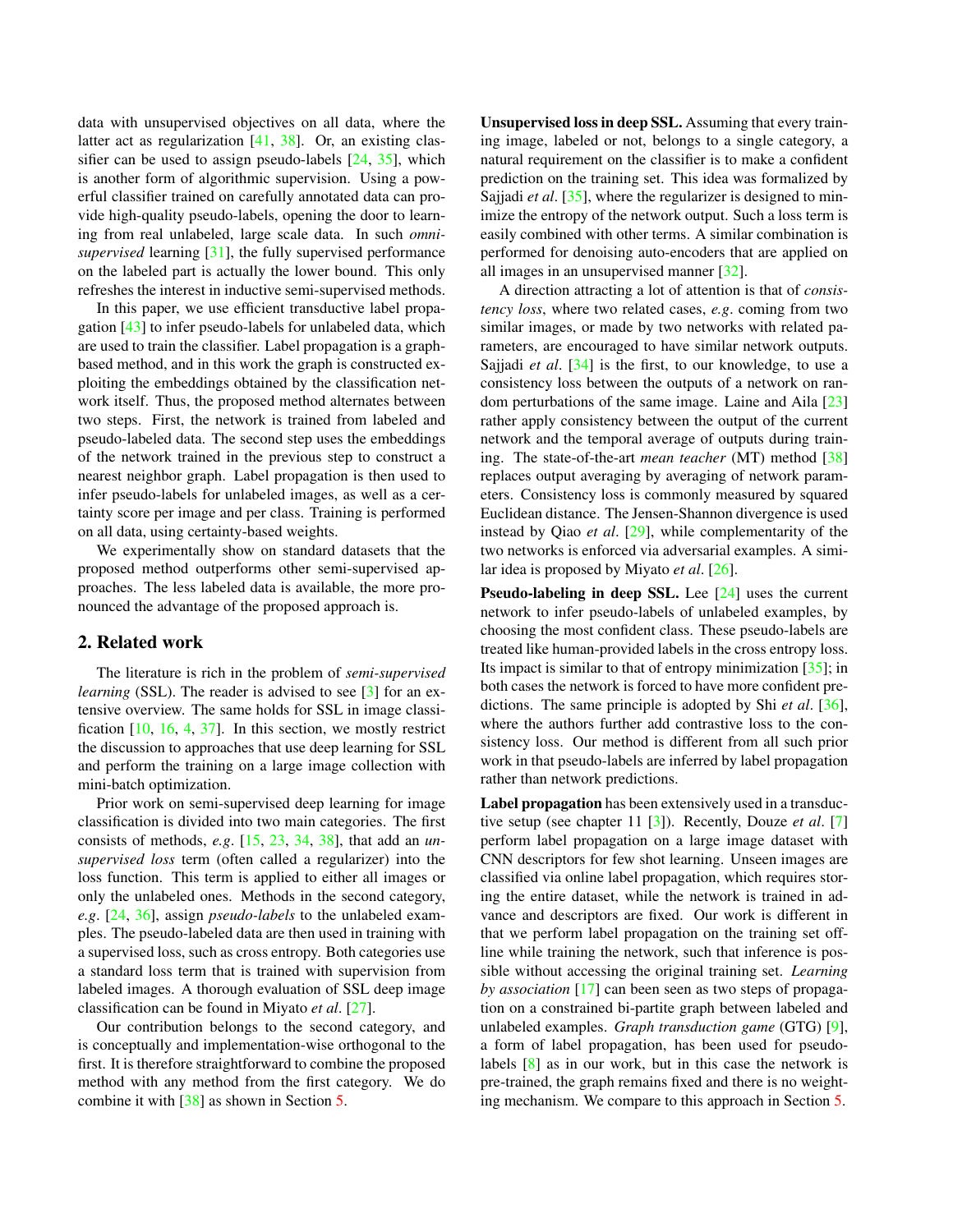## <span id="page-2-7"></span>3. Preliminaries

In this section we formulate the *semi-supervised learning* problem and then we discuss the classifier, different loss functions that are commonly used in prior work, and finally a transductive learning approach that our method is based on. In our experiments we use a *convolutional neural network* (CNN) to perform image classification, but this formulation applies to any network architecture in any domain.

**Problem formulation.** We assume a collection of  $n$  examples  $X := (x_1, \ldots, x_l, x_{l+1}, \ldots, x_n)$  with  $x_i \in \mathcal{X}$ . The first l examples  $x_i$  for  $i \in L := \{1, \ldots, l\}$ , denoted by  $X_L$ , are labeled according to  $Y_L := (y_1, \ldots, y_l)$  with  $y_i \in C$ , where  $C := \{1, \ldots, c\}$  is a discrete label set for c classes. The remaining  $u := n - l$  examples  $x_i$  for  $i \in U := \{l + 1, \ldots, n\}$ , denoted by  $X_U$ , are unlabeled. The goal in SSL is to use all examples  $X$  and labels  $Y_L$ to train a classifier that maps previously unseen samples to class labels.

**Classifier.** The network takes an input example from  $\mathcal{X}$  and produces a vector of class confidence scores. We denote it by  $f_{\theta}: \mathcal{X} \to \mathbb{R}^c$ , where  $\theta$  are the network parameters. It is conceptually divided in two parts. The first is a feature extraction network  $\phi_{\theta} : \mathcal{X} \to \mathbb{R}^d$  mapping the input to a feature vector, or descriptor. We denote the descriptor of the *i*-th example by  $v_i := \phi_\theta(x_i)$ . The second typically consists of a *fully connected* (FC) layer applied on top of  $\phi_{\theta}$  and followed by softmax, producing a vector of *confidence scores*. Function  $f_{\theta}$  is the mapping from input space directly to confidence scores. The output of the network for the *i*-th example is  $f_{\theta}(x_i)$  and the *prediction* is the one of maximum confidence score

<span id="page-2-1"></span>
$$
\hat{y}_i := \arg\max_j f_\theta(x_i)_j,\tag{1}
$$

where subscript  $j$  denotes the  $j$ -th dimension of the vector. Supervised loss. In supervised learning, the network is trained by minimizing a *supervised* loss term of the form

<span id="page-2-0"></span>
$$
L_s(X_L, Y_L; \theta) := \sum_{i=1}^l \ell_s(f_{\theta}(x_i), y_i), \qquad (2)
$$

which applies only to labeled examples in  $X_L$ . Such term is part of the total loss when training a network in a semisupervised setup [\[36,](#page-8-19) [38,](#page-8-7) [29\]](#page-8-22). A standard choice for the loss function  $\ell_s$  in classification is *cross-entropy*, given by  $\ell_s(\mathbf{s}, y) := -\log \mathbf{s}_y$  for  $\mathbf{s} \in \mathbb{R}^c$  and  $y \in C$ .

Pseudo-labeling is the process of assigning a pseudo-label  $\hat{y}_i$  to each example  $x_i$  for  $i \in U$ . Denoting by  $\hat{Y}_U :=$  $(\hat{y}_{l+1}, \ldots, \hat{y}_n)$  the collection of pseudo-labels for  $X_U$ , the following additional *pseudo-label* loss term applies

<span id="page-2-5"></span>
$$
L_p(X_U, \hat{Y}_U; \theta) := \sum_{i=l+1}^n \ell_s(f_{\theta}(x_i), \hat{y}_i), \quad (3)
$$

where again  $\ell_s$  is any supervised loss function like crossentropy. An example is the approach proposed by Lee [\[24\]](#page-8-8), who first train network  $f_\theta$  with [\(2\)](#page-2-0) and then assign pseudo-labels according to [\(1\)](#page-2-1) for  $i \in U$ .

Unsupervised loss is another common alternative where the loss function applies to both labeled and unlabeled examples and encourages consistency under different transformations of the data or the network. The so-called *consistency loss* [\[36,](#page-8-19) [38,](#page-8-7) [36\]](#page-8-19) is defined as

<span id="page-2-6"></span>
$$
L_u(X; \theta) := \sum_{i=1}^n \ell_u(f_{\theta}(x_i), f_{\tilde{\theta}}(\tilde{x}_i)), \tag{4}
$$

where  $\tilde{x}_i$  refers to a different transformation of example  $x_i$ . Note that according to the standard practice of data augmentation, every forward pass of  $x_i$  during training is performed under some random transformation. Parameter set  $\hat{\theta}$  is either equal to  $\theta$  or any other transformation of it, such as a moving average over the sequence of network updates [\[38\]](#page-8-7). A simple choice of  $\ell_u$  is the squared Euclidean distance, *i.e.*  $\ell_u(s, \tilde{s}) := ||s - \tilde{s})||^2$  for  $s, \tilde{s} \in \mathbb{R}^c$ , forcing the two outputs to be as close as possible.

Transductive learning solves a more specific problem. Instead of training a generic classifier able to classify new, yet unseen, examples, the goal is to use X and  $Y_L$  to infer labels for examples in  $X_U$ . In this work, we adopt the graph-based approach of Zhou *et al*. [\[43\]](#page-9-2) for transductive learning by diffusion<sup>[1](#page-2-2)</sup>.

Diffusion for transductive learning [\[43\]](#page-9-2). Let  $V =$  $(v_1, \ldots, v_l, v_{l+1}, \ldots, v_n)$  be the descriptor set, where  $v_i$ corresponds to x<sup>i</sup> as defined earlier. A symmetric *adjacency matrix*  $W \in \mathbb{R}^{n \times n}$  with zero diagonal is constructed, whose elements  $w_{ij}$  are non-negative pairwise similarities between  $v_i$  and  $v_j$ . Its symmetrically normalized counterpart is given by  $W = D^{-1/2}WD^{-1/2}$ , where  $D := diag(W1_n)$ is the *degree matrix* and  $\mathbf{1}_n$  is the all-ones *n*-vector. A  $n \times c$ *label matrix* Y is defined with elements

$$
Y_{ij} := \begin{cases} 1, & \text{if } i \in L \wedge y_i = j \\ 0, & \text{otherwise.} \end{cases}
$$
 (5)

That is, the rows of  $Y$  corresponding to labeled examples are one-hot encoded labels and the rest are zero. Diffusion amounts to computing the  $n \times c$  matrix

<span id="page-2-3"></span>
$$
Z := (I - \alpha \mathcal{W})^{-1} Y,\tag{6}
$$

where  $\alpha \in [0, 1)$  is a parameter. Finally, the class prediction for an unlabeled example  $x_i$  is

<span id="page-2-4"></span>
$$
\hat{y}_i := \arg\max_j z_{ij},\tag{7}
$$

where  $z_{ij}$  is the  $(i, j)$  element of matrix Z.

<span id="page-2-2"></span><sup>&</sup>lt;sup>1</sup>We first present the original approach and discuss our design choices in the following section.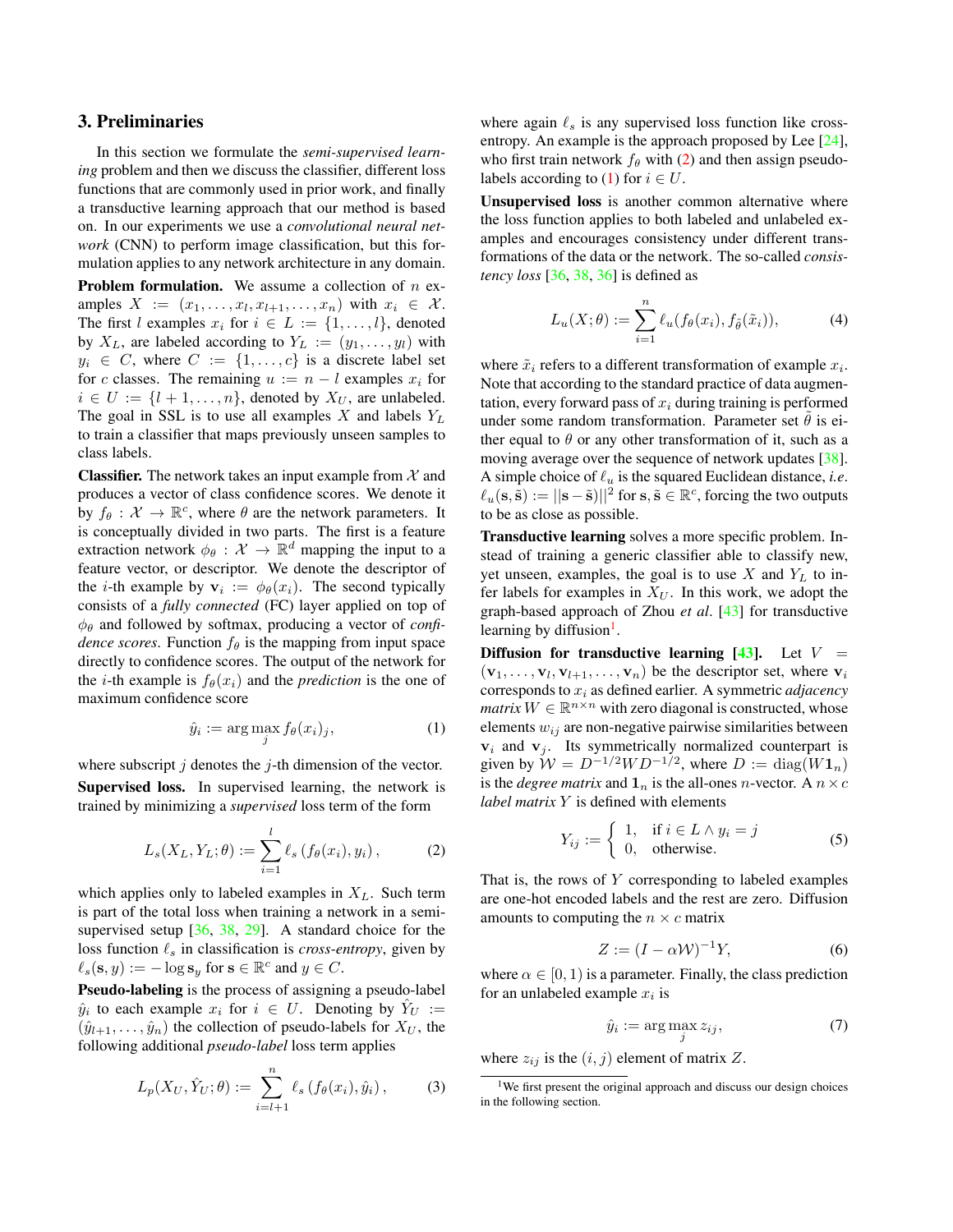<span id="page-3-5"></span>It is interesting to observe that matrix  $Z$  as defined by  $(6)$ is the minimizer of the following quadratic cost function

<span id="page-3-3"></span>
$$
J(Z) := \frac{\alpha}{2} \sum_{i,j=1}^{n} w_{ij} \left\| \frac{\mathbf{z}_i}{\sqrt{d_{ii}}} - \frac{\mathbf{z}_j}{\sqrt{d_{jj}}} \right\|^2 + (1 - \alpha) \left\| Y - Z \right\|_F^2,
$$
\n(8)

where  $z_i$  is the *i*-th row of matrix Z,  $d_{ii}$  is the *i*-th diagonal diagonal element of D and  $\left\| \cdot \right\|_F$  is the Frobenius norm. The first term encourages *smoothness* such that nearby examples get the same predictions, while the second attempts to maintain predictions for the labeled examples [\[43\]](#page-9-2).

## 4. Method

In the following, we begin by providing an overview of our approach. We then develop the main elements of our solution, put everything together in a concrete algorithm, and discuss how our approach is complementary to approaches using unsupervised loss for SSL  $[38, 36, 36]$  $[38, 36, 36]$  $[38, 36, 36]$  $[38, 36, 36]$  $[38, 36, 36]$ . Finally, we discuss the relation to prior work that encourages smoothness in deep networks.

Overview. We introduce a new iterative process for semisupervised learning that can be summarized as follows. First, we construct a nearest neighbor graph and perform label propagation by transductive learning on the training set. Then, we estimate of a weight reflecting the uncertainty of label propagation for each unlabeled example. Finally, we inject the obtained labels into the network training process. These ideas are developed below, while a graphical overview of the proposed approach is shown in Figure [2.](#page-4-0)

Nearest neighbor graph. Given a network with parameters  $\theta$ , we construct the descriptor set V  $(\mathbf{v}_1, \ldots, \mathbf{v}_l, \mathbf{v}_{l+1}, \ldots, \mathbf{v}_n)$ , where  $\mathbf{v}_i := \phi_\theta(x_i)$ . A sparse *affinity matrix*  $A \in \mathbb{R}^{n \times n}$  with elements

<span id="page-3-0"></span>
$$
a_{ij} := \begin{cases} [\mathbf{v}_i^\top \mathbf{v}_j]_+^\gamma, & \text{if } i \neq j \land \mathbf{v}_i \in \text{NN}_k(\mathbf{v}_j) \\ 0, & \text{otherwise} \end{cases}
$$
(9)

is constructed, where  $NN_k$  denotes the set of k nearest neighbors in X, and  $\gamma$  is a parameter following recent work on manifold-based search [\[20\]](#page-8-28). Note that constructing the affinity matrix of the nearest neighbor graph is efficient even for large  $n$  [\[20\]](#page-8-28), while constructing the full affinity matrix as in Zhou *et al.* is not tractable. Then, let  $W := A + A^{\top}$ , which is indeed a symmetric nonnegative adjacency matrix with zero diagonal.

**Label propagation.** Estimating matrix  $Z$  by  $(6)$  is impractical for large *n* because the inverse matrix  $(I - \alpha W)^{-1}$  is not sparse. We rather use the the conjugate gradient (CG) method to solve linear system

<span id="page-3-1"></span>
$$
(I - \alpha W)Z = Y,\t(10)
$$

which applies because matrix  $(I - \alpha W)$  is positive-definite. This solution is known to be faster than the iterative solution of Zhou *et al*. [\[43\]](#page-9-2), and has been used in semi-supervised learning [\[44\]](#page-9-5), interactive image segmentation [\[14\]](#page-8-29), image retrieval [\[20\]](#page-8-28) and semantic image segmentation [\[2\]](#page-8-30). Finally, we infer the pseudo-labels  $\hat{Y}_U = (\hat{y}_{l+1}, \dots, \hat{y}_n)$ , where  $\hat{y}_i$ is given by [\(7\)](#page-2-4).

Pseudo-label certainty and class balancing. Inferring pseudo-labels from matrix  $Z$  by hard assignment has two undesired effects: first, we define pseudo-labels on all unlabeled examples while clearly we do not have the same certainty for each example. Second, pseudo-labels may not be balanced over classes, which will impede learning.

To deal with the former issue we associate with each pseudo-label a weight reflecting the certainty of the prediction. We use *entropy*, as a measure of uncertainty, to assign weight  $\omega_i$  to example  $x_i$ , defined by

<span id="page-3-4"></span>
$$
\omega_i := 1 - \frac{H(\hat{\mathbf{z}}_i)}{\log(c)},\tag{11}
$$

where  $\hat{Z}$  is the row-wise normalized counterpart of  $Z$ , *i.e.*  $\hat{z}_{ij} = z_{ij} / \sum_k z_{ik}$ , and function  $H : \mathbb{R}^c \to \mathbb{R}$  is the entropy function. Weight  $\omega_i$  is normalized in [0, 1] because  $\log(c)$ is the maximum possible entropy in  $\mathbb{R}^c$ .

To deal with the latter issue of class imbalance, we assign weight  $\zeta_i$  to class j that is inversely proportional to class population, defined as  $\zeta_j := (|L_j| + |U_j|)^{-1}$ , where  $L_j$ (resp.  $U_i$ ) are the examples labeled (resp. pseudo-labeled) as class j.

Given the above definitions of per-example and per-class weights, we associate the following *weighted loss* to the labeled and pseudo-labeled examples

<span id="page-3-2"></span>
$$
L_w(X, Y_L, \hat{Y}_U; \theta) := \sum_{i=1}^l \zeta_{y_i} \ell_s \left( f_{\theta}(x_i), y_i \right) + \sum_{i=l+1}^n \omega_i \zeta_{\hat{y}_i} \ell_s \left( f_{\theta}(x_i), \hat{y}_i \right), \quad (12)
$$

which is the sum of weighted versions of  $L_s$  [\(2\)](#page-2-0) and  $L_p$  [\(3\)](#page-2-5). In contrast to  $(3)$ , pseudo-labels originate in diffusion rather than network predictions.

A toy example showing the result of label propagation and the estimated weights is shown in Figure [3.](#page-4-1)

Iterative training. Given the above definitions of nearest neighbor graph definition, label propagation, example/class weighting and pseudo-label loss, we plug those components into an iterative learning process. We begin by randomly initializing the network parameters  $\theta$  and we train the network for  $T$  epochs in a fully supervised manner on the  $l$ labeled examples  $X_L$  using the supervised loss term [\(2\)](#page-2-0). The trained network then provides the starting point for the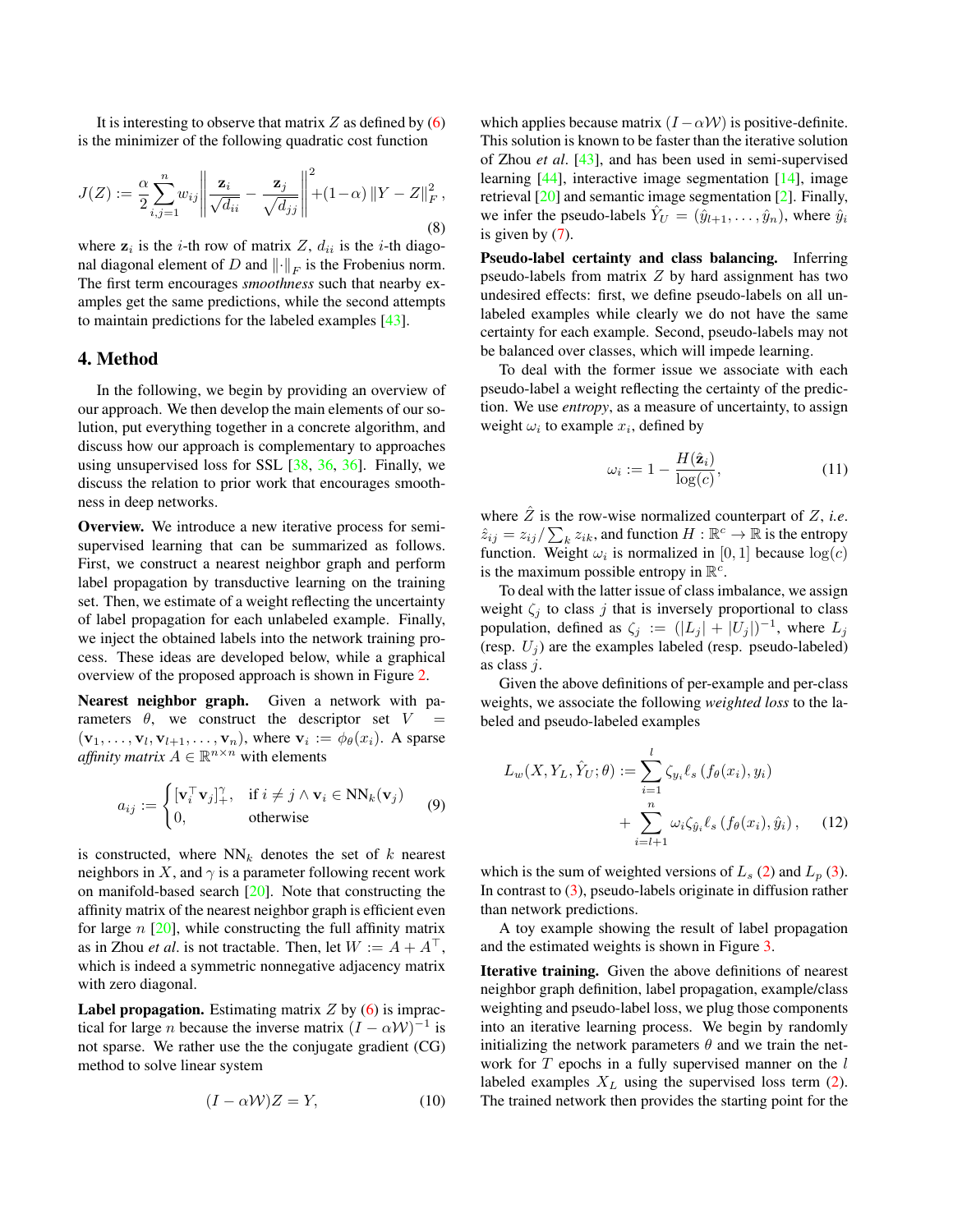<span id="page-4-2"></span>

<span id="page-4-0"></span>Figure 2. Overview of the proposed approach. Starting from a randomly initialized network, we first train it in a supervised fashion on the labeled examples. Then we initiate an iterative process where at each iteration we compute a nearest neighbor graph of the entire training set in the feature space of the current network, we propagate labels by transductive learning, and then we train the network on the entire training set, with true labels or pseudo-labels on the labeled or unlabeled examples respectively. The pseudo-labels are weighted per example and per class according to prediction certainty and inverse class population, respectively.



<span id="page-4-1"></span>Figure 3. Toy example with 300 examples demonstrating label propagation for different number of labeled examples. Triangle markers correspond the labeled examples and circles to the unlabeled ones which are finally pseudo-labeled by label propagation. The class is color-coded and the size of the circles corresponds to weight  $\omega_i$ . The true labels are the same as the example of Figure [1](#page-0-0) (top).

following iterative process. First, we extract descriptors V on the entire training set  $X$  and compute nearest neighbors to construct the adjacency matrix W. Second, we perform label propagation by solving linear system [\(10\)](#page-3-1) and assign pseudo-labels to unlabeled examples  $X_U$  by [\(7\)](#page-2-4). Finally, we train the network for one epoch on the entire training set X using the weighted loss  $L_w$  [\(12\)](#page-3-2). We repeat this iterative process for  $T'$  epochs. The above is summarized in Algorithm [1.](#page-5-1)

Procedure OPTIMIZE() refers to the mini-batch optimization of the corresponding loss term for one epoch, *i.e*. all examples are fed to the network once. More details about batch construction are given in the implementation details.

Combination with other approaches. Our contribution falls in the case of pseudo-label loss in the form of [\(3\)](#page-2-5). It is orthogonal to approaches that use unsupervised loss, for instance [\(4\)](#page-2-6), applied to both labeled and unlabeled examples. Combination of the two comes in a straightforward way by adding term [\(4\)](#page-2-6) to the total loss optimized in lines [4](#page-5-1) and [16](#page-5-1) of Algorithm [1.](#page-5-1) This is exactly the way we combine the proposed approach with the state-of-the-art Mean-Teacher approach [\[38\]](#page-8-7) in our experiments.

**Discussion.** In an inductive framework, if  $z_i/\sqrt{d_{ii}}$  is replaced by the network output  $f_{\theta}(x_i)$  in the smoothness term of [\(8\)](#page-3-3), then this becomes an unsupervised loss term, *e.g*. like [\(4\)](#page-2-6), only now it encourages consistency between nearby example predictions. And indeed such solution is adopted *e.g*. by Weston *et al*. [\[41\]](#page-9-4). This is not very efficient because the adjacency matrix is typically sparse with non-zero-elements only on nearest neighbors, and then the gradient of the smoothness term will propagate from each example to its neighbors only at each iteration.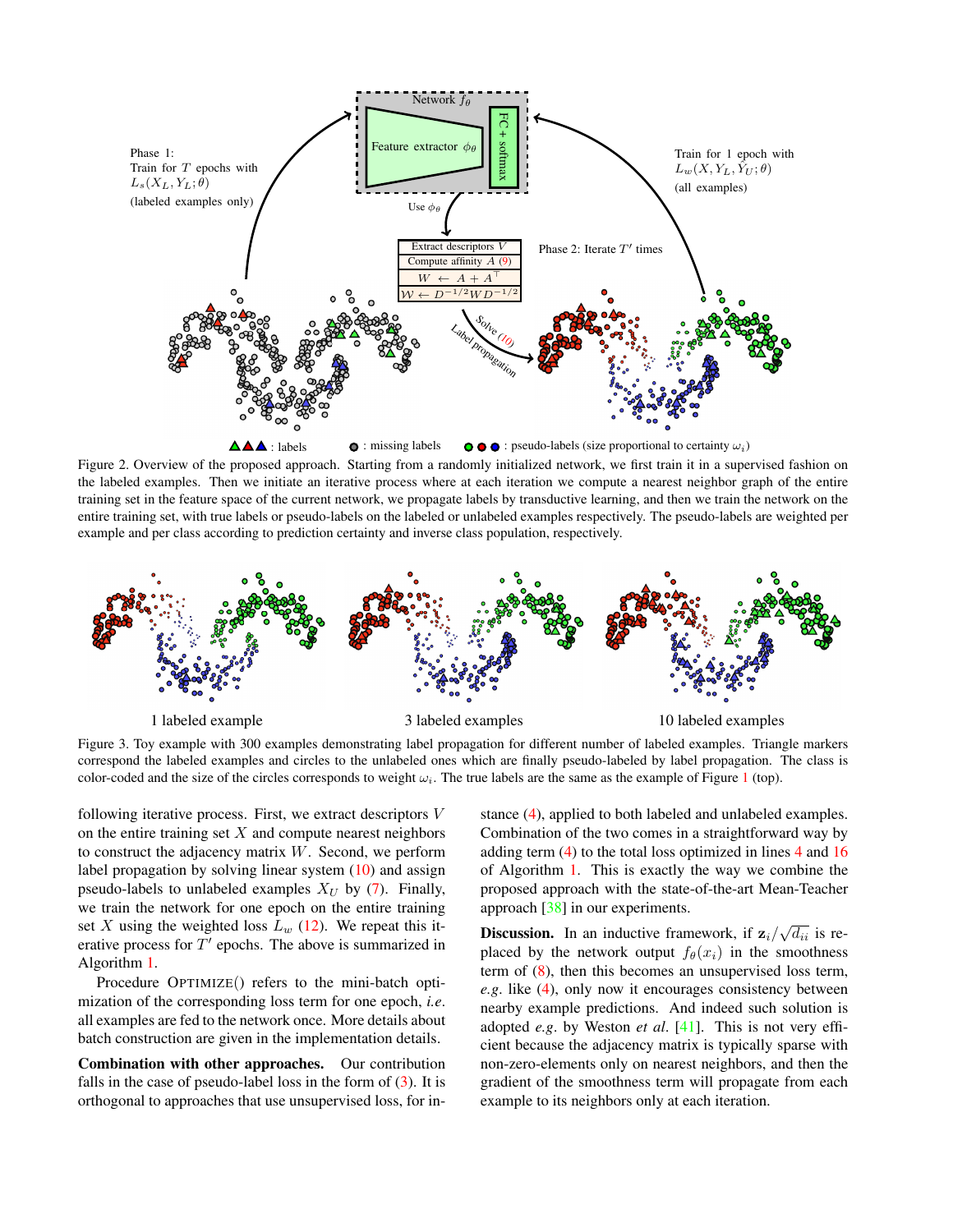<span id="page-5-3"></span><span id="page-5-1"></span>

| <b>Algorithm 1</b> Label propagation for deep SSL |                                                                                                                    |  |  |  |  |  |  |
|---------------------------------------------------|--------------------------------------------------------------------------------------------------------------------|--|--|--|--|--|--|
|                                                   | 1: <b>procedure</b> LPDSSL(Training examples X, labels $Y_L$ )                                                     |  |  |  |  |  |  |
| 2:                                                | $\theta \leftarrow$ initialize randomly                                                                            |  |  |  |  |  |  |
| 3:                                                | for epoch $\in [1, \ldots, T]$ do                                                                                  |  |  |  |  |  |  |
| 4:                                                | $\theta \leftarrow \text{OPTIMIZE}(L_s(X_L, Y_L; \theta))$<br>$\triangleright$ mini-batch optimization             |  |  |  |  |  |  |
| 5:                                                | end for                                                                                                            |  |  |  |  |  |  |
| 6:                                                | for epoch $\in [1, \ldots, T']$ do                                                                                 |  |  |  |  |  |  |
| 7:                                                | for $i \in \{1, \ldots, n\}$ do $\mathbf{v}_i \leftarrow \phi_\theta(x_i)$<br>$\triangleright$ extract descriptors |  |  |  |  |  |  |
| 8:                                                | for $(i, j) \in \{1, \ldots, n\}^2$ do $a_{ij} \leftarrow$ affinity values (9)                                     |  |  |  |  |  |  |
| 9:                                                | $W \leftarrow A + A^{\top}$<br>$\triangleright$ symmetric affinity                                                 |  |  |  |  |  |  |
| 10:                                               | $W \leftarrow D^{-1/2}WD^{-1/2}$<br>$\triangleright$ symmetrically normalized affinity                             |  |  |  |  |  |  |
| 11:                                               | $Z \leftarrow$ solve (10) with CG<br>$\triangleright$ diffusion                                                    |  |  |  |  |  |  |
| 12:                                               | for $(i, j) \in U \times C$ do $\hat{z}_{ij} \leftarrow z_{ij}/\sum_k z_{ik}$<br>$\triangleright$ normalize Z      |  |  |  |  |  |  |
| 13:                                               | for $i \in U$ do $\hat{y}_i \leftarrow \arg \max_i \hat{z}_{ij}$<br>$\triangleright$ pseudo-label                  |  |  |  |  |  |  |
| 14:                                               | for $i \in U$ do $\omega_i \leftarrow$ certainty of $\hat{y}_i$ (11)<br>$\triangleright$ pseudo-label weight       |  |  |  |  |  |  |
| 15:                                               | for $j \in C$ do $\zeta_i \leftarrow ( L_j  +  U_j )^{-1}$<br>$\triangleright$ class weight/balancing              |  |  |  |  |  |  |
| 16:                                               | $\theta \leftarrow \text{OPTIMIZE}(L_w(X, Y_L, \hat{Y}_{U}; \theta))$<br>$\triangleright$ mini-batch optimization  |  |  |  |  |  |  |
| 17:                                               | end for                                                                                                            |  |  |  |  |  |  |
|                                                   | 18: end procedure                                                                                                  |  |  |  |  |  |  |

Our main idea therefore is that *instead of just encouraging nearby examples to get the same predictions, we encourage all examples to get predictions same as the ones we would get by transductive learning* according to the quadratic cost  $(8)$  and its solution  $Z$  [\(6\)](#page-2-3). Computing  $Z$  is efficient because it is performed outside our main optimization process, *i.e*. it does not need iterating on mini-batches of data and backpropagating through the network. Then, given  $Z$ , the main optimization process drives all examples directly to that solution, as if they were all labeled.

## <span id="page-5-0"></span>5. Experiments

We present the datasets used in our experiments and the SSL setup that is followed. Then, we discuss the training details of our method and the methods reproduced for fair comparison. Finally, we perform experiments to show the impact of different components involved in the proposed method and to compare with the state of the art. All error rates reported are produced by our own implementation unless otherwise stated.

### 5.1. Datasets

We use three image classification datasets, namely CIFAR-10 [\[22\]](#page-8-31), CIFAR-100 [\[22\]](#page-8-31) and Mini-ImageNet [\[39\]](#page-8-32). Each dataset is used in an SSL setup where part of the training images are labeled and the rest are unlabeled. We evaluate the performance on an independent test set. Unless otherwise specified, error rate is reported in our experiments.

CIFAR-10. The training set consists of 50k images coming from 10 classes, while the test set consists of 10k images from the same 10 classes. All images have resolution  $32 \times 32$ . Evaluation is performed with 50, 100, 200, and 400 labeled images per classes, corresponding to  $l = 500$ , 1k, 2k, and 4k label images in total. We use the same random selection of labeled images that is used in Mean Teacher [\[38\]](#page-8-7) when available (1k, 2k and 4k labels). The selection process is repeated 10 times, resulting in 10 different dataset splits for SSL on CIFAR 10. We follow the common practice which is to use each of them and report mean error and standard deviation.

CIFAR-100. Similarly to CIFAR-10, CIFAR-100 has 50k training and 10k test images of resolution  $32 \times 32$ , coming from 100 classes. We follow a protocol equivalent to the one of CIFAR-10. We evaluate with 40 and 100 labeled images per class, corresponding to 4k and 10k labeled images in total. There are 3 such dataset splits, mean error and standard deviation are reported.

Mini-ImageNet. We introduce an SSL evaluation setup for Mini-ImageNet [\[39\]](#page-8-32) which is a subset of the well-known ImageNet [\[6\]](#page-8-33) dataset and has been previously used for fewshot learning [\[11\]](#page-8-34). We use the train/test splits created in the work of Ravi and Larochelle [\[33\]](#page-8-35). It consists of 100 classes with 600 images per class, of resolution 84  $\times$  84. We randomly assign 500 images from each class to the training set, and 100 images to the test set. The result is a train and test set of 50k and 10k images, respectively. We create three dataset splits for the case of 40 and 100 labeled images per class that correspond to 4k and 10k labeled images in total. Mean error and standard deviation over the three dataset splits are reported.

## 5.2. Training

We list the reproduced baselines, and provide training details per algorithm and dataset.

Implementation. We build our implementation on top of the publicly available Pytorch code for the Mean Teacher  $(MT)$  approach  $[38]^2$  $[38]^2$  $[38]^2$ . The fully supervised baseline and MT are reproduced identically as the original implementation. In all our experiments SGD optimization is used.

Networks. Experiments on CIFAR-10 and CIFAR-100 are performed with the "13-layer" network that is used in prior work [\[23,](#page-8-17) [38\]](#page-8-7), while on Mini-ImageNet, Resnet-18  $[18]$  is engaged. Both networks consist of a feature extractor  $\phi_{\theta}$  followed by an FC layer and softmax. We add an  $\ell_2$ -normalization layer right after  $\phi_\theta$  (before the FC layer) providing unit-norm descriptors for the graph construction. The same choice is also adopted in the fully supervised baseline. One exception is all variants of MT as we observed that the  $\ell_2$ -normalization layer slightly harms performance. We normalize images to have channel-wise zero mean and unit variance over the entire training set. Unlike prior work [\[38\]](#page-8-7), we do not normalize the input images with ZCA, nor add Gaussian noise to the input layer, which result in worse performance according to our experiments.

Hyper-parameters and training choices are adapted from the MT method and implementation. These are fixed

<span id="page-5-2"></span><sup>2</sup>[https://github.com/CuriousAI/mean-teacher/tree/](https://github.com/CuriousAI/mean-teacher/tree/master/pytorch) [master/pytorch](https://github.com/CuriousAI/mean-teacher/tree/master/pytorch)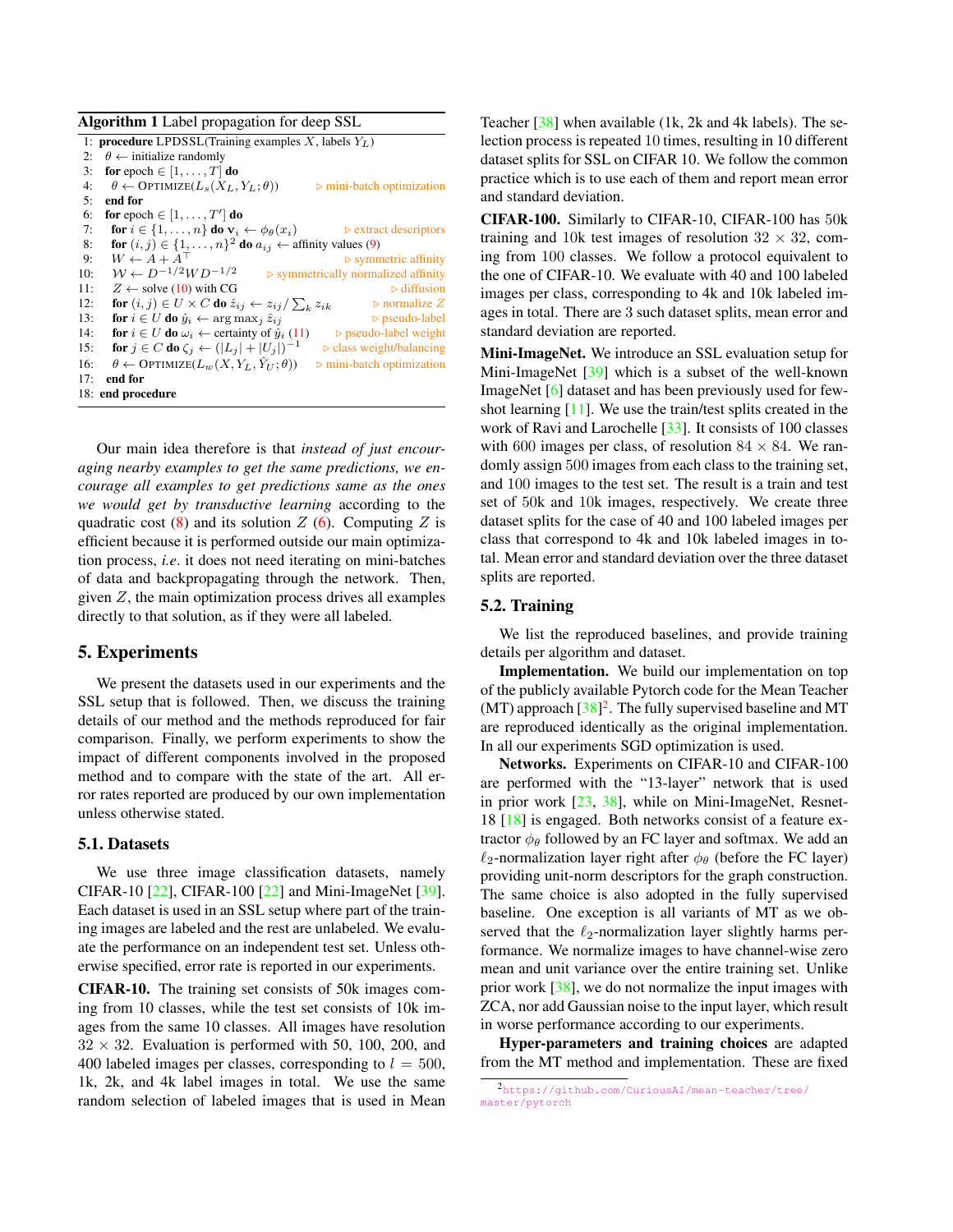<span id="page-6-5"></span>

| Pseudo-labeling | $\omega_i$ | $\zeta_i$ | $CIFAR-10$       |
|-----------------|------------|-----------|------------------|
|                 |            |           | $36.53 \pm 1.42$ |
|                 |            |           | $36.17 \pm 1.98$ |
| Diffusion $(7)$ |            |           | $33.32 \pm 1.53$ |
|                 |            |           | $32.40 \pm 1.80$ |
| GTG [8]         |            |           | $35.20 \pm 2.23$ |
| Network $(1)$   |            |           | $35.17 \pm 2.46$ |

<span id="page-6-0"></span>Table 1. Impact of weights  $\omega_i$ , class weights  $\zeta_i$ , and pseudolabeling by diffusion prediction [\(7\)](#page-2-4) or network prediction [\(1\)](#page-2-1). Error rate is reported on CIFAR-10 with 500 labels.



<span id="page-6-1"></span>Figure 4. Accuracy of predicted pseudo-labels according to ground-truth on CIFAR-10 with 500 labeled images. Diffusion predictions [\(7\)](#page-2-4) are compared against network predictions [\(1\)](#page-2-1).



<span id="page-6-2"></span>Figure 5. Distribution of weights  $\omega_i$  for unlabeled images at epoch 0 (left) and epoch 90 (right) during the training of CIFAR-10 with 500 labels. Correct pseudo-labels according to ground-truth are shown in blue and incorrect in red.



<span id="page-6-4"></span>Figure 6. Error rate versus number of labeled images on CIFAR-10 using different methods.

for all approaches (re)produced by this work. The training is performed for 180 epochs in total. Initial learning rate  $l_0$ is decayed with cosine annealing  $[25]$  so that it would have reached zero after 210 epochs, while  $l_0 = 0.05$  on CIFAR-10, and  $l_0 = 0.2$  on CIFAR-100 and Mini-ImageNet. Random data augmentation is performed by  $4 \times 4$  random translations [\[38\]](#page-8-7) followed by horizontal flip in CIFAR-10 and CIFAR-100. On Mini-ImageNet, each image is randomly rotated by 10 degrees before random horizontal flip. Batch



<span id="page-6-3"></span>ship(0.81) frog(0.80) auto(0.80) auto(0.80) frog(0.80) frog(0.80) Figure 7. Examples of incorrectly pseudo-labeled images with highest  $\omega_i$  in CIFAR-10. Predicted class and  $\omega_i$  are shown below each image.

size is 100 for CIFAR-10 and 128 for CIFAR-100 and Mini-ImageNet. All other learning parameters remain unchanged from MT implementation.

The fully supervised approach corresponds to training with [\(2\)](#page-2-0) and labeled images only. MT uses the additional dual output trick with coefficient 0.01. Both these approaches are reproduced.

**Our approach** is performed with mini-batch size  $B =$  $B_U + B_L$ , where  $B_L$  images are labeled and  $B_U$  images are originally unlabeled. We set  $B_L = 50$  for CIFAR-10 and  $B_L = 31$  for CIFAR100 and Mini-ImageNet. Same is also applied for MT. One epoch is defined as one pass through all originally unlabeled examples in the training set, meaning that images in  $I_L$  appear multiple times per epoch. We follow the same diffusion parameters as Iscen *et al*. [\[20\]](#page-8-28). We set  $k = 50$  for graph construction,  $\gamma = 3$ in [\(9\)](#page-3-0), and  $\alpha = 0.99$  in [\(10\)](#page-3-1). We solve (10) with at most 20 iterations of CG. Pairwise similarities for the graph are computed with the publicly available FAISS library [\[21\]](#page-8-38). Confidence weights  $\omega_i$  are normalized over all examples s.t.  $\max_i \omega_i = 1$ . Class weights  $\zeta_i$  are normalized over c classes such that the average class weight is 1. Pseudo-label predictions,  $\omega_i$ , and  $\zeta_j$  are updated after each epoch.

To assess the benefit of diffusion, we finally evaluate a variant of our approach where the pseudo-labels are not provided by diffusion but derived from the network with [\(1\)](#page-2-1) or from GTG propagation [\[8\]](#page-8-27) instead. Training is performed with  $(12)$ , as with our method. This is in the spirit of pseudo-labeling in prior work [\[36,](#page-8-19) [24\]](#page-8-8).

#### 5.3. Ablation Study

We investigate the impact of different components of our method. First, we study the effectiveness of weights introduced in the loss function  $(12)$ . Table [1](#page-6-0) shows the classification performance on CIFAR-10 test set, when using only 500 labeled examples for training and the rest of the training set is considered unlabeled. Different weighting schemes are evaluated by setting all  $\omega_i$  to one, all  $\zeta_i$  to one, or both to one. It is shown that both weights have positive contributions. We also show the benefit of predicting with diffusion over predicting by the trained network or GTG propagation. Pseudo-labeling by the network predictions uses examples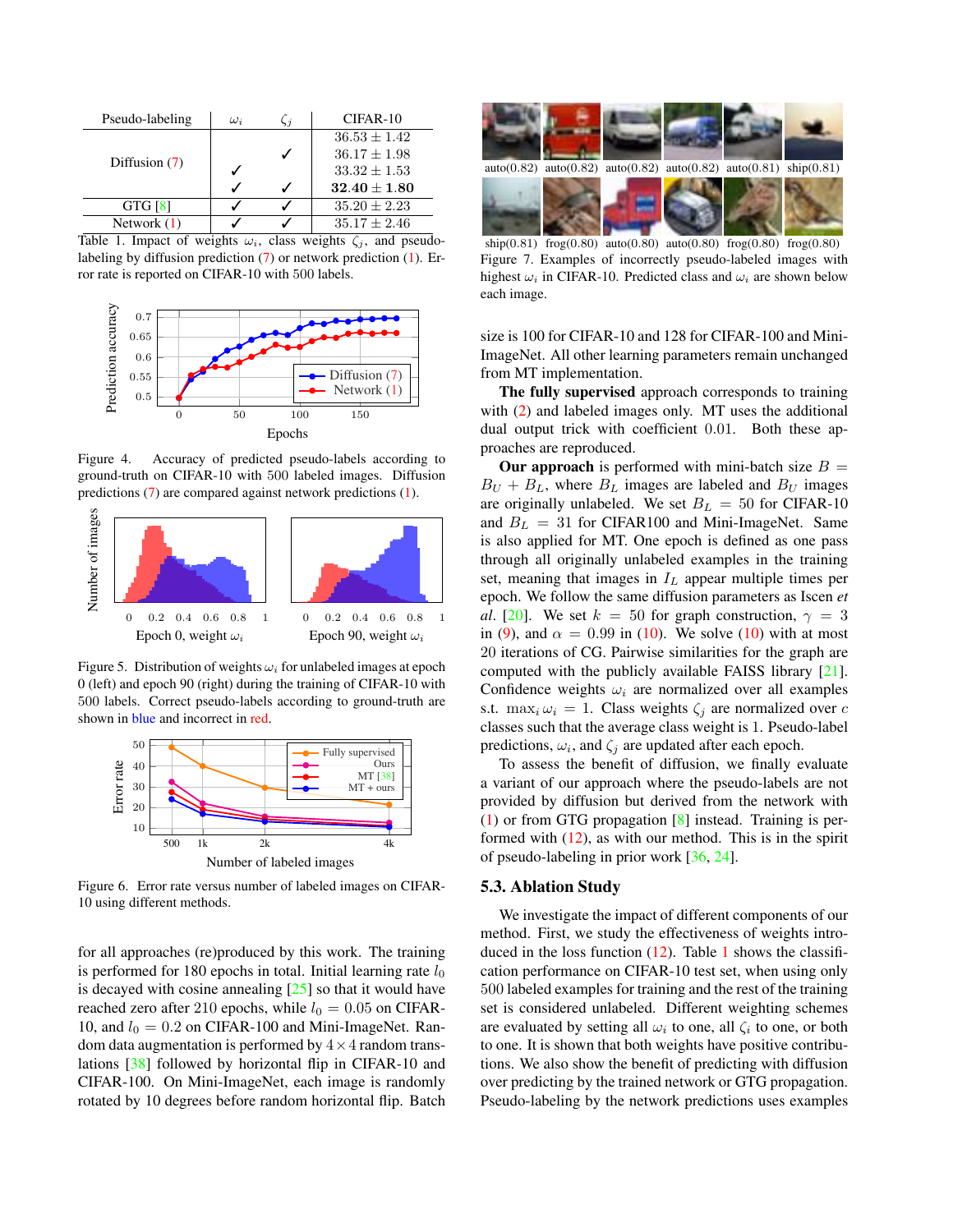<span id="page-7-2"></span>

| <b>Dataset</b>                                                                                                                                           | CIFAR-10                             |                                                          |                                                                                    |                                                                                                           |  |
|----------------------------------------------------------------------------------------------------------------------------------------------------------|--------------------------------------|----------------------------------------------------------|------------------------------------------------------------------------------------|-----------------------------------------------------------------------------------------------------------|--|
| Nb. labeled images                                                                                                                                       | 500                                  | 1000                                                     | 2000                                                                               | 4000                                                                                                      |  |
| Fully supervised                                                                                                                                         | $49.08 \pm 0.83$                     | $40.03 \pm 1.11$                                         | $29.58 \pm 0.93$                                                                   | $21.63 \pm 0.38$                                                                                          |  |
| TDCNN $[36]^\dagger$<br>Network prediction $(1)$ + weights<br><b>Ours:</b> Diffusion prediction $(7)$ + weights                                          | $35.17 \pm 2.46$<br>$32.40 \pm 1.80$ | $32.67 \pm 1.93$<br>$23.79 \pm 1.31$<br>$22.02 \pm 0.88$ | $22.99 \pm 0.79$<br>$16.64 \pm 0.48$<br>$15.66 \pm 0.35$                           | $16.17 \pm 0.37$<br>$13.21 \pm 0.61$<br>$12.69 \pm 0.29$                                                  |  |
| VAT $[26]$ <sup>†</sup><br>$\Pi$ model $[23]^\dagger$<br>Temporal Ensemble $\left[23\right]^\dagger$<br>MT $[38]$ <sup>†</sup><br>MT [38]<br>$MT + Ours$ | $27.45 \pm 2.64$<br>$24.02 \pm 2.44$ | $27.36 \pm 1.30$<br>$19.04 \pm 0.51$<br>$16.93 + 0.70$   | $\overline{\phantom{a}}$<br>$15.73 \pm 0.31$<br>$14.35 \pm 0.31$<br>$13.22 + 0.29$ | 11.36<br>$12.36 \pm 0.31$<br>$12.16 \pm 0.24$<br>$12.31 \pm 0.28$<br>$11.41 \pm 0.25$<br>$10.61 \pm 0.28$ |  |

<span id="page-7-0"></span>Table 2. Comparison with the state of the art on CIFAR-10. Error rate is reported. "13-layer" network is used. The top part of the table corresponds to training with pseudo-labels, while the bottom part of the table includes methods that are complementary to ours, as shown by the combination of our method with MT. † denotes scores reported in prior work.

| <b>Dataset</b>                 | CIFAR-100                                            |                                                        |                                                    | Mini-ImageNet-top1                                 | Mini-ImageNet-top5                                 |                                                      |
|--------------------------------|------------------------------------------------------|--------------------------------------------------------|----------------------------------------------------|----------------------------------------------------|----------------------------------------------------|------------------------------------------------------|
| Nb. labeled images             | 4000                                                 | 10000                                                  | 4000                                               | 10000                                              | 4000                                               | 10000                                                |
| Fully supervised               | $55.43 \pm 0.11$                                     | $40.67 \pm 0.49$                                       | $74.78 \pm 0.33$                                   | $60.25 + 0.29$                                     | $53.07 \pm 0.68$                                   | $38.28 \pm 0.38$                                     |
| Ours<br>MT [38]<br>$MT + Ours$ | $46.20 \pm 0.76$<br>$45.36 + 0.49$<br>$43.73 + 0.20$ | $38.43 \pm 1.88$<br>$36.08 + 0.51$<br>$35.92 \pm 0.47$ | $70.29 + 0.81$<br>$72.51 + 0.22$<br>$72.78 + 0.15$ | $57.58 + 1.47$<br>$57.55 + 1.11$<br>$57.35 + 1.66$ | $47.58 + 0.94$<br>$49.35 + 0.22$<br>$50.52 + 0.39$ | $36.14 \pm 2.19$<br>$32.51 + 1.31$<br>$31.99 + 0.55$ |

<span id="page-7-1"></span>Table 3. Performance comparison on CIFAR-100 and Mini-ImageNet with 4k and 10k labeled images. Error rate is reported. "13-layer" network is used for CIFAR-100 and Resnet-18 is used for Mini-ImageNet. All methods are reproduced by us.

that the network can already classify, while diffusion allows for accurate predictions beyond those examples. In Figure [4,](#page-6-1) we report the progress of the pseudo-label accuracy on unlabeled images  $X_U$  throughout the training. Diffusion predictions are consistently better than network predictions.

Figure [5](#page-6-2) demonstrates how  $\omega_i$  accurately estimates the certainty of the prediction. From the plots we observe that predictions become more accurate as the training evolves, while at the beginning most examples are misclassified. The proposed weighting mechanism is robust to incorrect pseudo-labels and prevents model collapse. Figure [7](#page-6-3) shows some of the incorrectly pseudo-labeled images with high certainty  $\omega_i$ . Most of the incorrect labels come from trucks labeled as automobiles or birds labeled as frogs.

#### 5.4. Comparison with the state-of-the-art

We present a comparison with state-of-the-art on all 3 datasets in Tables [2](#page-7-0) and [3.](#page-7-1) The comparison includes performance reported in prior work and our reproduced results. In the case of the work by Shi *et al*. [\[36\]](#page-8-19), we only compare with their TDCNN variant which refers to pseudo-labeling for network training. The other loss terms in their work are complementary to ours, similarly to MT. We additionally compare with our implementation of pseudo-labeling with network predictions combined with the proposed weights.

The proposed approach performs the best out of the pseudo-label based approaches on CIFAR-10. Results in Figure [6](#page-6-4) show that our benefit is larger when the number of labels is reduced. The results on CIFAR-10 show that our approach is complementary to unsupervised loss, such as the one used by MT. This combination achieves the best performance on this dataset. The same holds for CIFAR-100 and Mini-ImageNet for 10k available labels. Our method also achieves a lower error rate than temporal ensemble (38.65 ± 0.51) and Π-model (39.19 ± 0.36) on CIFAR-100 [\[23\]](#page-8-17) with 10k labels. On Mini-ImageNet with 4k available labels, the best performance is achieved when using our method without combining with Mean Teacher.

# 6. Conclusions

Most recent approaches for deep SSL rely on training with unsupervised loss on both labeled and unlabeled images. We have proposed an approach that relies on graphbased label propagation to infer pseudo-labels for the unlabeled images. An additional training set is formed with these pseudo-labels, which are shown to be more valuable than the pseudo-labels inferred by the network itself. Our method is in principle complementary to unsupervised loss terms, which is experimentally shown in this work.

Acknowledgments This work is supported by the GAČR grant 19-23165S and the OP VVV funded project CZ.02.1.01/0.0/0.0/16 019/0000765 "Research Center for Informatics".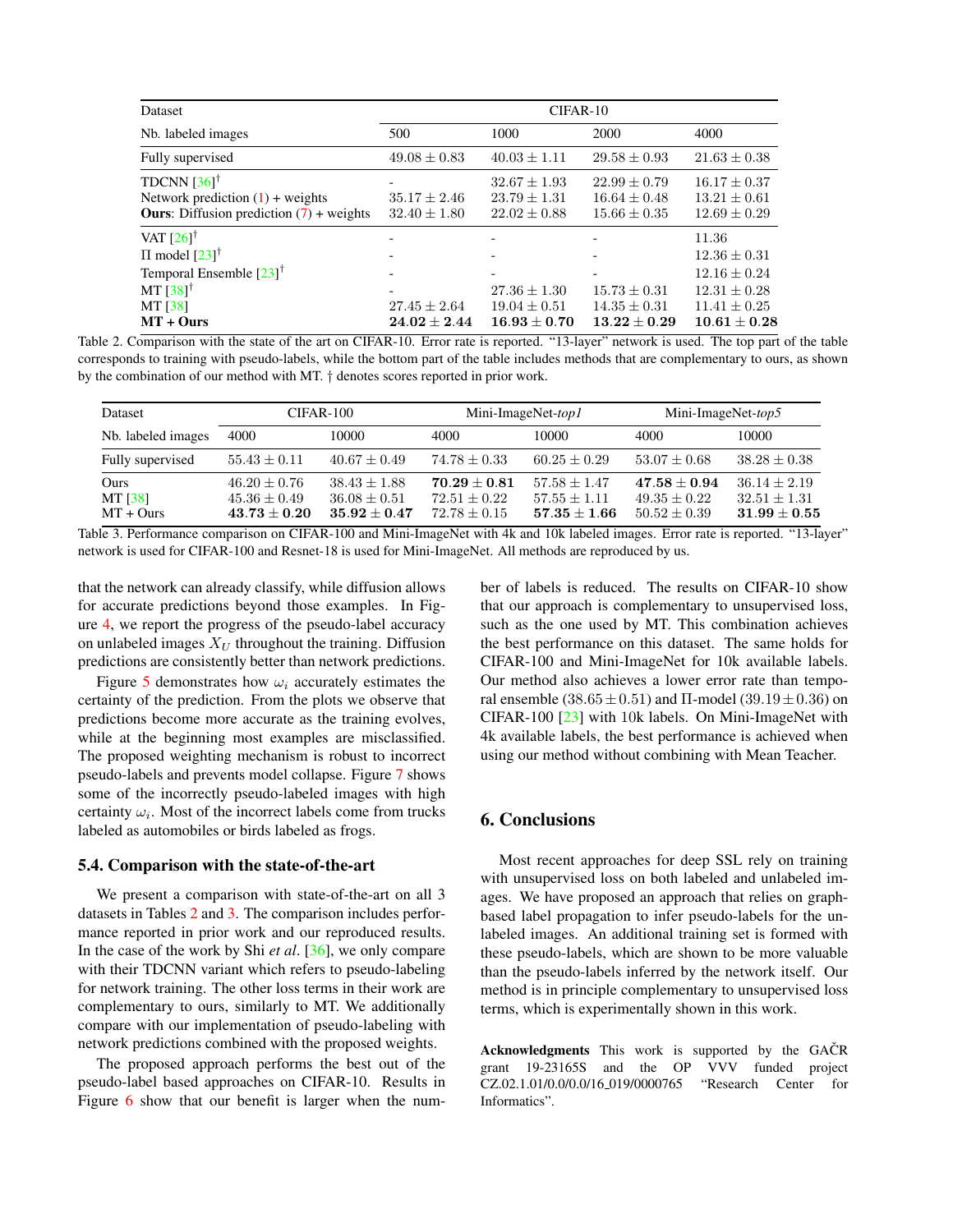## References

- <span id="page-8-0"></span>[1] Mathilde Caron, Piotr Bojanowski, Armand Joulin, and Matthijs Douze. Deep clustering for unsupervised learning of visual features. *ECCV*, 2018. [1](#page-0-1)
- <span id="page-8-30"></span>[2] Siddhartha Chandra and Iasonas Kokkinos. Fast, exact and multi-scale inference for semantic image segmentation with deep Gaussian CRFs. In *ECCV*, 2016. [4](#page-3-5)
- <span id="page-8-11"></span>[3] Olivier Chapelle, Bernhard Scholkopf, and Alexander Zien. *Semi-Supervised Learning*. MIT Press, 2006. [2](#page-1-0)
- <span id="page-8-14"></span>[4] Dengxin Dai and Luc Van Gool. Ensemble projection for semi-supervised image classification. In *ICCV*, 2013. [2](#page-1-0)
- <span id="page-8-2"></span>[5] Carl Doersch, Abhinav Gupta, and Alexei A. Efros. Unsupervised visual representation learning by context prediction. In *ICCV*, 2015. [1](#page-0-1)
- <span id="page-8-33"></span>[6] Wei Dong, Richard Socher, Li Li-Jia, Kai Li, and Li Fei-Fei. Imagenet: A large-scale hierarchical image database. In *CVPR*, June 2009. [6](#page-5-3)
- <span id="page-8-24"></span>[7] Matthijs Douze, Arthur Szlam, Bharath Hariharan, and Hervé Jégou. Low-shot learning with large-scale diffusion. In *CVPR*, 2018. [2](#page-1-0)
- <span id="page-8-27"></span>[8] Ismail Elezi, Alessandro Torcinovich, Sebastiano Vascon, and Marcello Pelillo. Transductive label augmentation for improved deep network learning. *arXiv preprint arXiv:1805.10546*, 2018. [2,](#page-1-0) [7](#page-6-5)
- <span id="page-8-26"></span>[9] Aykut Erdem and Marcello Pelillo. Graph transduction as a noncooperative game. *Neural Computation*, 24, 2012. [2](#page-1-0)
- <span id="page-8-12"></span>[10] Rob Fergus, Yair Weiss, and Antonio Torralba. Semisupervised learning in gigantic image collections. In *NIPS*, 2009. [2](#page-1-0)
- <span id="page-8-34"></span>[11] Spyros Gidaris and Nikos Komodakis. Dynamic few-shot visual learning without forgetting. In *CVPR*, 2018. [6](#page-5-3)
- <span id="page-8-3"></span>[12] Spyros Gidaris, Praveer Singh, and Nikos Komodakis. Unsupervised representation learning by predicting image rotations. In *ICLR*, 2018. [1](#page-0-1)
- <span id="page-8-5"></span>[13] Albert Gordo, Jon Almazan, Jerome Revaud, and Diane Larlus. End-to-end learning of deep visual representations for image retrieval. *IJCV*, 124(2), 2017. [1](#page-0-1)
- <span id="page-8-29"></span>[14] Leo Grady. Random walks for image segmentation. *IEEE Trans. PAMI*, 28(11):1768–1783, 2006. [4](#page-3-5)
- <span id="page-8-16"></span>[15] Yves Grandvalet and Yoshua Bengio. Semi-supervised learning by entropy minimization. In *NIPS*, 2005. [2](#page-1-0)
- <span id="page-8-13"></span>[16] Matthieu Guillaumin, Jakob Verbeek, and Cordelia Schmid. Multimodal semi-supervised learning for image classification. In *CVPR*, 2010. [2](#page-1-0)
- <span id="page-8-25"></span>[17] Philip Haeusser, Alexander Mordvintsev, and Daniel Cremers. Learning by association – a versatile semi-supervised training method for neural networks. In *CVPR*, 2017. [2](#page-1-0)
- <span id="page-8-36"></span>[18] Kaiming He, Xiangyu Zhang, Shaoqing Ren, and Jian Sun. Deep residual learning for image recognition. In *CVPR*, 2016. [6](#page-5-3)
- <span id="page-8-1"></span>[19] Ahmet Iscen, Giorgos Tolias, Yannis Avrithis, and Ondrej Chum. Mining on manifolds: Metric learning without labels. In *CVPR*, 2018. [1](#page-0-1)
- <span id="page-8-28"></span>[20] Ahmet Iscen, Giorgos Tolias, Yannis Avrithis, Teddy Furon, and Ondrej Chum. Efficient diffusion on region manifolds: Recovering small objects with compact cnn representations. In *CVPR*, 2017. [4,](#page-3-5) [7](#page-6-5)
- <span id="page-8-38"></span>[21] Jeff Johnson, Matthijs Douze, and Hervé Jégou. Billionscale similarity search with gpus. *arXiv preprint arXiv:1702.08734*, 2017. [7](#page-6-5)
- <span id="page-8-31"></span>[22] Alex Krizhevsky and Geoffrey Hinton. Learning multiple layers of features from tiny images. Technical report, University of Toronto, 2009. [6](#page-5-3)
- <span id="page-8-17"></span>[23] Samuli Laine and Timo Aila. Temporal ensembling for semisupervised learning. In *ICLR*, 2017. [2,](#page-1-0) [6,](#page-5-3) [8](#page-7-2)
- <span id="page-8-8"></span>[24] Dong-Hyun Lee. Pseudo-label: The simple and efficient semi-supervised learning method for deep neural networks. In *ICMLW*, 2013. [2,](#page-1-0) [3,](#page-2-7) [7](#page-6-5)
- <span id="page-8-37"></span>[25] Ilya Loshchilov and Frank Hutter. Sgdr: Stochastic gradient descent with warm restarts. *ICLR*, 2017. [7](#page-6-5)
- <span id="page-8-23"></span>[26] Takeru Miyato, Shin-ichi Maeda, Shin Ishii, and Masanori Koyama. Virtual adversarial training: a regularization method for supervised and semi-supervised learning. *IEEE Trans. PAMI*, 2018. [2,](#page-1-0) [8](#page-7-2)
- <span id="page-8-20"></span>[27] Avital Oliver, Augustus Odena, Colin Raffel, Ekin D Cubuk, and Ian J Goodfellow. Realistic evaluation of deep semisupervised learning algorithms. In *ICLRW*, 2018. [2](#page-1-0)
- <span id="page-8-4"></span>[28] Deepak Pathak, Ross B Girshick, Piotr Dollár, Trevor Darrell, and Bharath Hariharan. Learning features by watching objects move. In *CVPR*, 2017. [1](#page-0-1)
- <span id="page-8-22"></span>[29] Siyuan Qiao, Wei Shen, Zhishuai Zhang, Bo Wang, and Alan Yuille. Deep co-training for semi-supervised image recognition. In *ECCV*, 2018. [2,](#page-1-0) [3](#page-2-7)
- <span id="page-8-6"></span>[30] Filip Radenović, Giorgos Tolias, and Ondřej Chum. Finetuning CNN image retrieval with no human annotation. *IEEE Trans. PAMI*, 2018. [1](#page-0-1)
- <span id="page-8-10"></span>[31] Ilija Radosavovic, Piotr Dollar, Ross Girshick, Georgia Gkioxari, and Kaiming He. Data distillation: Towards omnisupervised learning. In *CVPR*, 2018. [2](#page-1-0)
- <span id="page-8-21"></span>[32] Antti Rasmus, Mathias Berglund, Mikko Honkala, Harri Valpola, and Tapani Raiko. Semi-supervised learning with ladder networks. In *NIPS*, 2015. [2](#page-1-0)
- <span id="page-8-35"></span>[33] Sachin Ravi and Hugo Larochelle. Optimization as a model for few-shot learning. In *ICLR*, 2016. [6](#page-5-3)
- <span id="page-8-18"></span>[34] Mehdi Sajjadi, Mehran Javanmardi, and Tolga Tasdizen. Mutual exclusivity loss for semi-supervised deep learning. In *ICIP*, 2016. [2](#page-1-0)
- <span id="page-8-9"></span>[35] Mehdi Sajjadi, Mehran Javanmardi, and Tolga Tasdizen. Regularization with stochastic transformations and perturbations for deep semi-supervised learning. In *NIPS*, 2016. [2](#page-1-0)
- <span id="page-8-19"></span>[36] Weiwei Shi, Yihong Gong, Chris Ding, Zhiheng Ma, Xiaoyu Tao, and Nanning Zheng. Transductive semi-supervised deep learning using min-max features. In *ECCV*, 2018. [2,](#page-1-0) [3,](#page-2-7) [4,](#page-3-5) [7,](#page-6-5) [8](#page-7-2)
- <span id="page-8-15"></span>[37] Abhinav Shrivastava, Saurabh Singh, and Abhinav Gupta. Constrained semi-supervised learning using attributes and comparative attributes. In *ECCV*, 2012. [2](#page-1-0)
- <span id="page-8-7"></span>[38] Antti Tarvainen and Harri Valpola. Mean teachers are better role models: Weight-averaged consistency targets improve semi-supervised deep learning results. In *NIPS*, 2017. [2,](#page-1-0) [3,](#page-2-7) [4,](#page-3-5) [5,](#page-4-2) [6,](#page-5-3) [7,](#page-6-5) [8](#page-7-2)
- <span id="page-8-32"></span>[39] Oriol Vinyals, Charles Blundell, Tim Lillicrap, Daan Wierstra, et al. Matching networks for one shot learning. In *NIPS*, 2016. [6](#page-5-3)